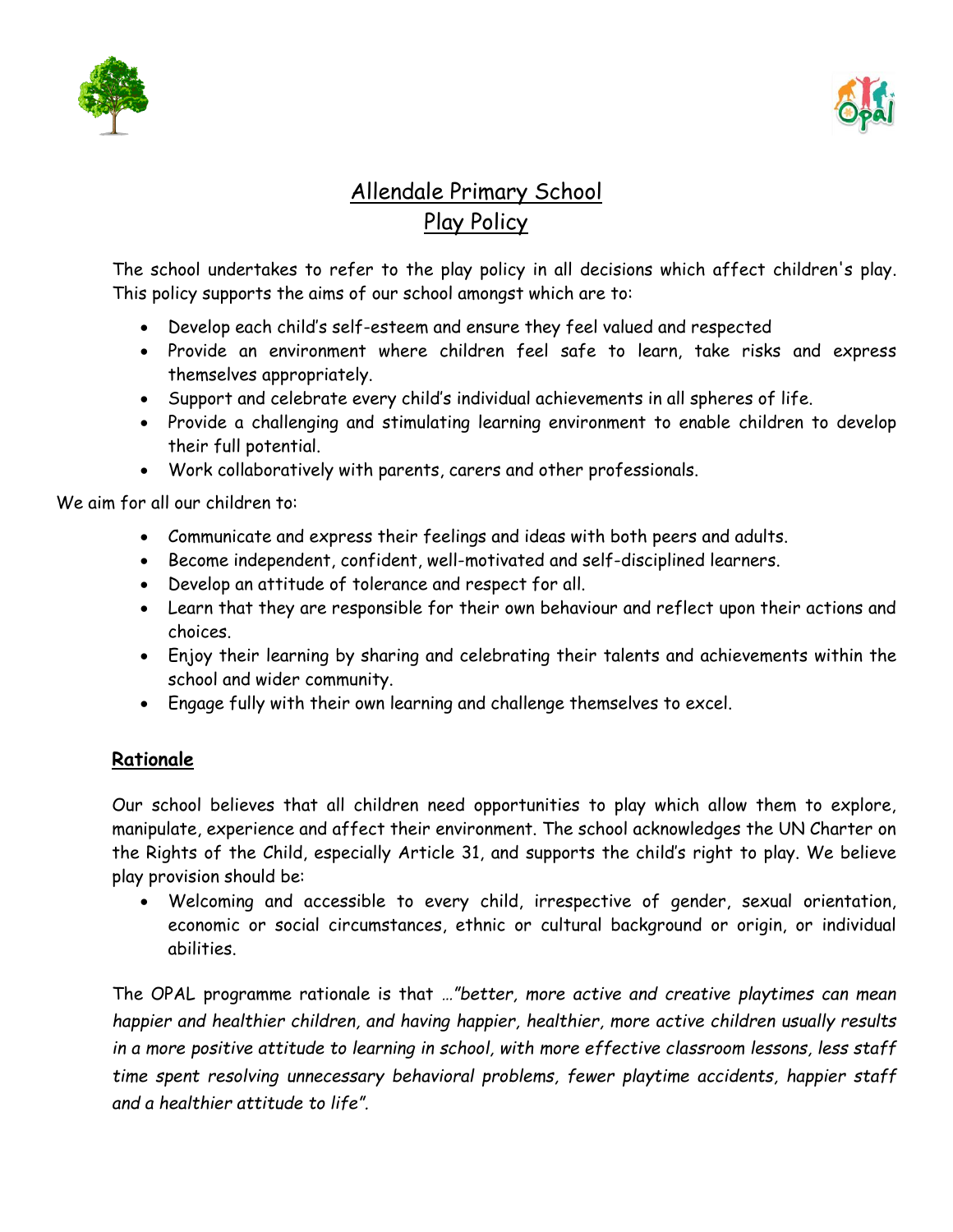



Play is defined as any freely chosen activity which a child finds satisfying and creative. It may or may not involve equipment or other people. We believe the learning opportunities of play include:

- Emotions, e.g. learning about oneself and others, sadness/gladness, rejection/acceptance, frustration/achievement, boredom/fascination, fear/confidence.
- Social interactions enhancing self-esteem and understanding of others through freely chosen interactions e.g. within peer groups, with individuals, with groups of different ages, abilities, interests, gender, ethnicity and culture.
- Making choices, problem solving, being creative,
- Playing with scrap materials, tyres and other multipurpose objects
- Achieving and also coping with failing,
- Communication and negotiation skills

### **The Adults Role in Play**

Our school will help children maximize the benefits they can gain from play by provision of trained staff who are informed by and work to the Playwork Principles.

- Play is essential for physical, emotional, social, spiritual and intellectual development
- Play enables children to explore the physical and social environment, different concepts and ideas
- Encourages self-confidence and the ability to make choices
- Play is critical to children's physical and emotional health, and enables them to explore and develop the balance between their right to act freely and their responsibilities to others
- Free play can have a direct positive impact on a child's ability to reach their potential

#### **Aims:**

Our school aims to address the provision of improved play opportunities:

- To ensure play settings provide a varied, challenging and stimulating environment.
- To allow children to take risks and use a common-sense approach to these risks and their benefits.
- To provide opportunities for children to develop their relationships with each other.
- To enable children to develop respect for their surroundings and each other.
- To aid children's physical, emotional, social, spiritual and intellectual development.
- To provide a range of environments which will encourage children to explore and play imaginatively.
- To provide a range of environments which will support children's learning across the curriculum and learning about the world around them.
- To promote independence and team work within children.
- To build emotional and physical resilience.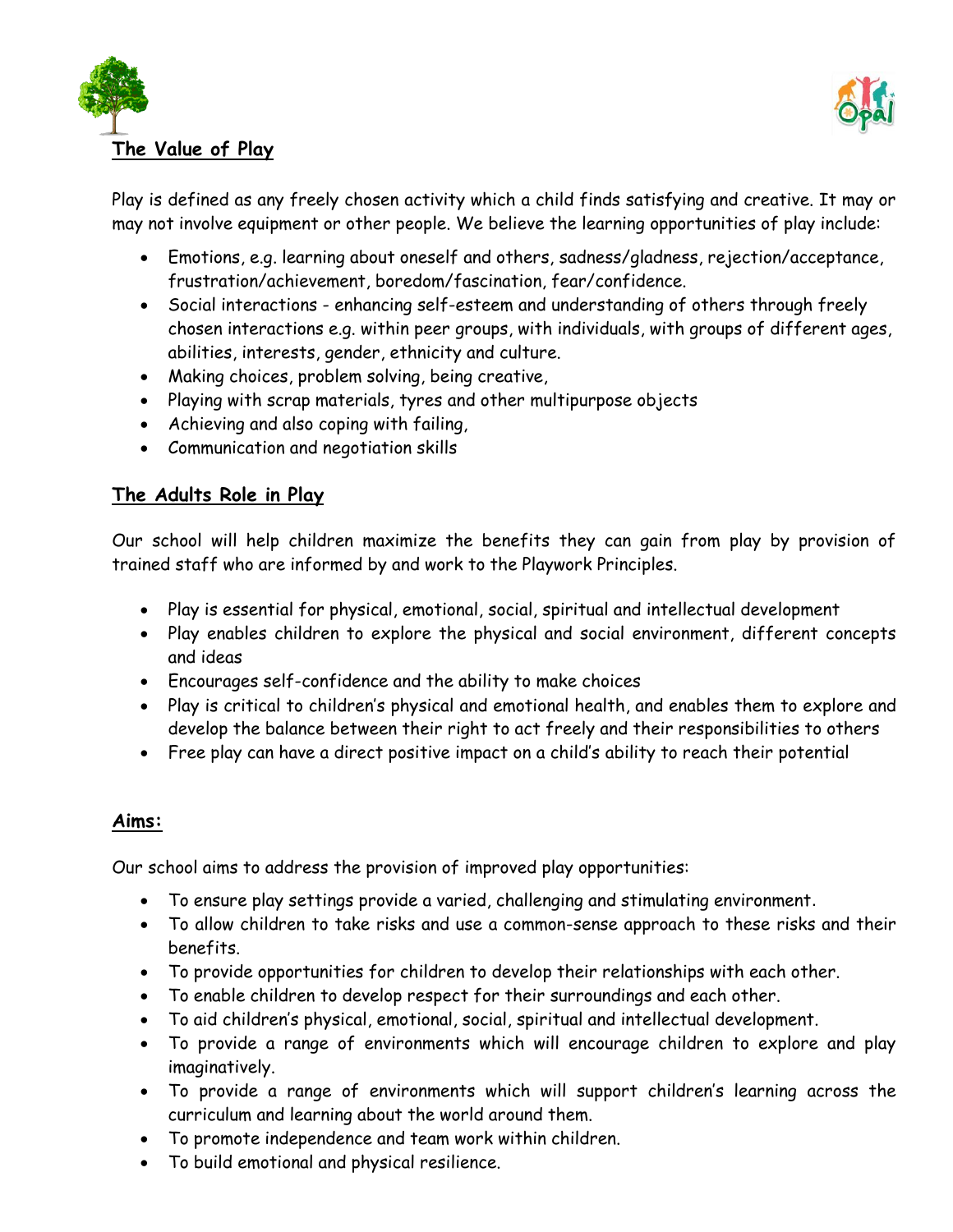



#### **Benefit and Risk**

'Play is great for children's well-being and development; when planning and providing play opportunities, the goal is not to eliminate risk, but to weigh up the risks and benefits. No child will learn about risk if they are wrapped in cotton wool' *Managing Risk in Play Provision: Implementation guide is published for Play England 2012* 

The school will use the Health and Safety Executive guidance document 'Children's Play and Leisure – Promoting a Balanced Approach' (September 2012) as the principle value statement informing its approach to managing risk in play. It will adopt a benefits/risk approach as detailed in 'Managing Risk in Play Provision' Implementation Guide. Managing Risk in Play Provision Risktaking is an essential feature of play provision, and of all environments in which children and young people legitimately spend time at play. Play provision aims to offer children and young people the chance to encounter acceptable risks as part of a stimulating, challenging and controlled learning environment. In the words of the play sector publication Best Play, play provision should aim to 'manage the balance between the need to offer risk and the need to keep children and Young people safe from harm'.

In additions to standard risk/benefit assessments the school will practise dynamic risk management with children encouraging them to identify and manage risks in an environment where adults are present to support them.

#### **Supervision**

During the school day there will be adults present outdoors. The school recognizes OPAL's three models of supervision Direct, Remote and Ranging. Except for new children in Early Years the school does not believe direct supervision is possible or beneficial. Supervision will take remote and ranging models so that children can quickly find an adult and adults can patrol the site to gain an awareness of the kinds of play and levels of risk likely to be emerging.

#### **The Adults' Role in Play**

Staff will use and refer to '*The Principles of Playwork'* when appropriate interventions are needed, but ultimately will strive for facilitating an environment which nurtures self-directed play.

Staff will create an environment which will stimulate children's play and maximise their opportunities for a wide range of play experiences. Through regular assemblies and class sessions we aim to enrich the child's play experience both in terms of the design and resources of the